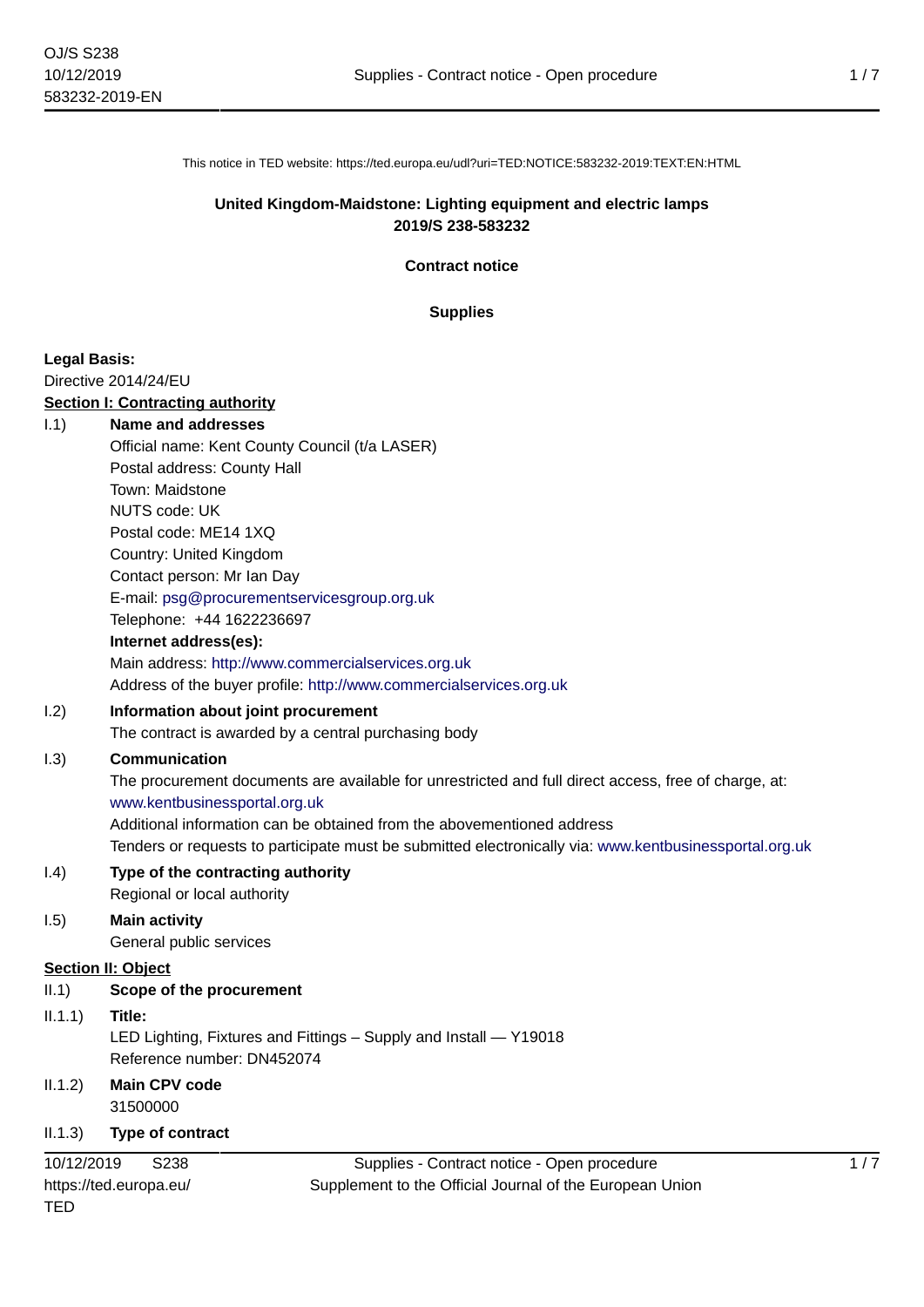**Supplies** 

#### II.1.4) **Short description:**

Framework Agreement (the Agreement) for LED lighting, fixtures and fittings – supply and install. The Framework Agreement is divided into three separate lots:

Lot 1: Supply of LED Lighting and associated equipment,

Lot 2: Installation of LED Lighting and associated equipment,

Lot 3: Supply and Installation of LED Lighting and associated equipment, including the provision of end to end project specification and management.

Bidders may respond on any or all lots. Each lot will be awarded independently.

#### II.1.5) **Estimated total value**

Value excluding VAT: 150 000 000.00 GBP

#### II.1.6) **Information about lots**

This contract is divided into lots: yes Tenders may be submitted for all lots

#### II.2) **Description**

#### II.2.1) **Title:**

Supply of LED Lighting and Associated Equipment Lot No: 1

- II.2.2) **Additional CPV code(s)** 31500000
- II.2.3) **Place of performance**

NUTS code: UK

# II.2.4) **Description of the procurement:**

— Lot 1 covers supply of LED lighting and associated equipment. The purpose of this lot is to provide the contracting authority and participating authority with a 'catalogue' of LED lighting equipment that they may purchase from an approved range of suppliers. This lot may be of interest to LED lighting manufacturers and LED lighting electrical wholesalers/distributors.

#### II.2.5) **Award criteria**

Price is not the only award criterion and all criteria are stated only in the procurement documents

II.2.6) **Estimated value** Value excluding VAT: 50 000 000.00 GBP

#### II.2.7) **Duration of the contract, framework agreement or dynamic purchasing system** Duration in months: 48 This contract is subject to renewal: no

- II.2.10) **Information about variants**
	- Variants will be accepted: no
- II.2.11) **Information about options** Options: no

# II.2.12) **Information about electronic catalogues**

# II.2.13) **Information about European Union funds**

The procurement is related to a project and/or programme financed by European Union funds: no

# II.2.14) **Additional information**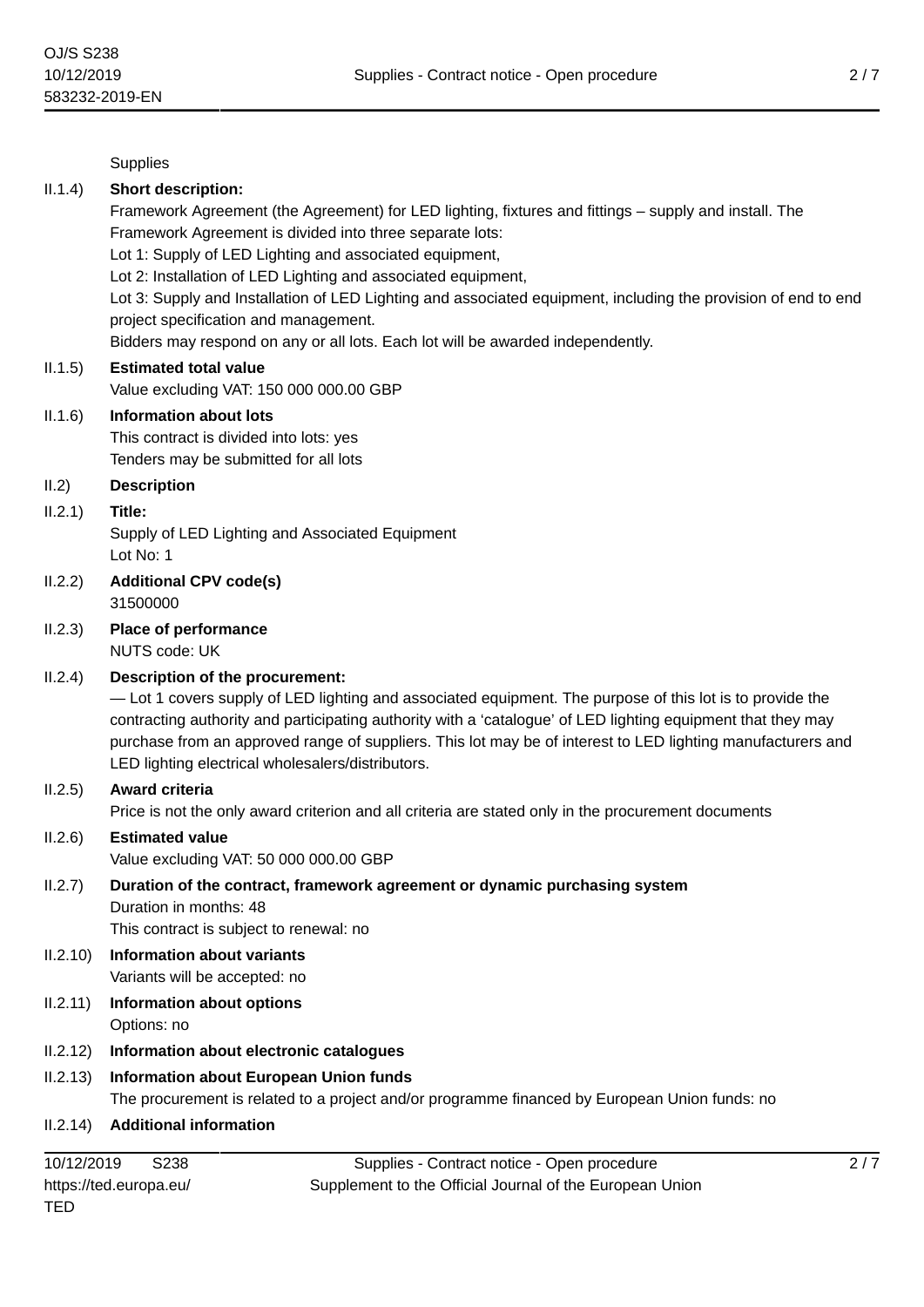| II.2)    | <b>Description</b>                                                                                                                                                                                                                                                                                                                                                                                                                                                                     |  |  |  |
|----------|----------------------------------------------------------------------------------------------------------------------------------------------------------------------------------------------------------------------------------------------------------------------------------------------------------------------------------------------------------------------------------------------------------------------------------------------------------------------------------------|--|--|--|
| II.2.1)  | Title:                                                                                                                                                                                                                                                                                                                                                                                                                                                                                 |  |  |  |
|          | Installation of LED Lighting and Associated Equipment<br>Lot No: 2                                                                                                                                                                                                                                                                                                                                                                                                                     |  |  |  |
| II.2.2)  | <b>Additional CPV code(s)</b><br>45310000                                                                                                                                                                                                                                                                                                                                                                                                                                              |  |  |  |
| II.2.3)  | Place of performance<br><b>NUTS code: UK</b>                                                                                                                                                                                                                                                                                                                                                                                                                                           |  |  |  |
| II.2.4)  | Description of the procurement:                                                                                                                                                                                                                                                                                                                                                                                                                                                        |  |  |  |
|          | Lot 2 covers installation of LED lighting and associated equipment. The purpose of this Lot is to provide the<br>contracting authority or participating authority with a list of suppliers who can install LED lighting and associated<br>equipment specified and procured by the contracting authority or participating authority. This lot may be of<br>interest to appropriately qualified commercial electrical organisations experienced in the installation of LED<br>lighting.  |  |  |  |
| II.2.5)  | Award criteria                                                                                                                                                                                                                                                                                                                                                                                                                                                                         |  |  |  |
|          | Price is not the only award criterion and all criteria are stated only in the procurement documents                                                                                                                                                                                                                                                                                                                                                                                    |  |  |  |
| II.2.6)  | <b>Estimated value</b><br>Value excluding VAT: 50 000 000.00 GBP                                                                                                                                                                                                                                                                                                                                                                                                                       |  |  |  |
| II.2.7)  | Duration of the contract, framework agreement or dynamic purchasing system<br>Duration in months: 48<br>This contract is subject to renewal: no                                                                                                                                                                                                                                                                                                                                        |  |  |  |
| II.2.10) | <b>Information about variants</b><br>Variants will be accepted: no                                                                                                                                                                                                                                                                                                                                                                                                                     |  |  |  |
| II.2.11) | <b>Information about options</b>                                                                                                                                                                                                                                                                                                                                                                                                                                                       |  |  |  |
|          | Options: no                                                                                                                                                                                                                                                                                                                                                                                                                                                                            |  |  |  |
| II.2.12) | Information about electronic catalogues                                                                                                                                                                                                                                                                                                                                                                                                                                                |  |  |  |
| II.2.13) | Information about European Union funds<br>The procurement is related to a project and/or programme financed by European Union funds: no                                                                                                                                                                                                                                                                                                                                                |  |  |  |
| 11.2.14) | <b>Additional information</b>                                                                                                                                                                                                                                                                                                                                                                                                                                                          |  |  |  |
| II.2)    | <b>Description</b>                                                                                                                                                                                                                                                                                                                                                                                                                                                                     |  |  |  |
| II.2.1)  | Title:<br>Supply and Installation of LED Lighting and Associated Equipment<br>Lot No: 3                                                                                                                                                                                                                                                                                                                                                                                                |  |  |  |
| II.2.2)  | <b>Additional CPV code(s)</b><br>31500000                                                                                                                                                                                                                                                                                                                                                                                                                                              |  |  |  |
| II.2.3)  | <b>Place of performance</b><br><b>NUTS code: UK</b>                                                                                                                                                                                                                                                                                                                                                                                                                                    |  |  |  |
| II.2.4)  | Description of the procurement:<br>Lot 3 covers both supply and installation of LED lighting and associated equipment. The purpose of this lot<br>is to provide full, specialist end to end project management and delivery, including specification, health and<br>safety provision and management, supply and installation of LED lighting and associated equipment and<br>all associated project management requirements. This lot can be accessed by the contracting authority and |  |  |  |
|          |                                                                                                                                                                                                                                                                                                                                                                                                                                                                                        |  |  |  |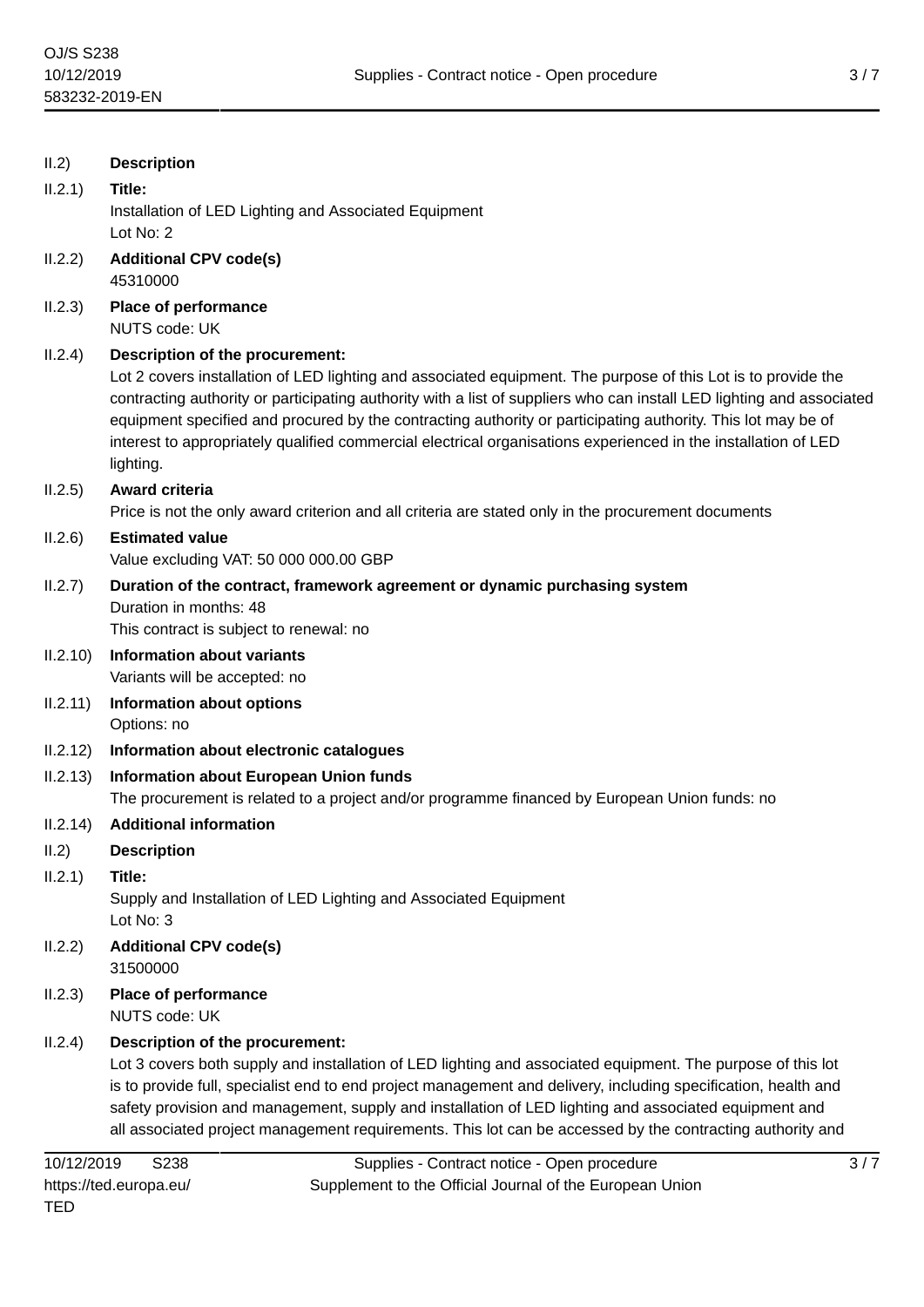participating authorities via self-service. This lot may be of interest to experienced specialist LED supply and install businesses with a track record of providing an end to end service from specification to project completion.

# II.2.5) **Award criteria**

Price is not the only award criterion and all criteria are stated only in the procurement documents

# II.2.6) **Estimated value**

Value excluding VAT: 50 000 000.00 GBP

- II.2.7) **Duration of the contract, framework agreement or dynamic purchasing system** Duration in months: 48 This contract is subject to renewal: no
- II.2.10) **Information about variants** Variants will be accepted: no
- II.2.11) **Information about options** Options: no
- II.2.12) **Information about electronic catalogues**
- II.2.13) **Information about European Union funds** The procurement is related to a project and/or programme financed by European Union funds: no
- II.2.14) **Additional information**

# **Section III: Legal, economic, financial and technical information**

- III.1) **Conditions for participation**
- III.1.1) **Suitability to pursue the professional activity, including requirements relating to enrolment on professional or trade registers**
- III.1.2) **Economic and financial standing**
- III.1.3) **Technical and professional ability**
- III.1.5) **Information about reserved contracts**
- III.2) **Conditions related to the contract**
- III.2.2) **Contract performance conditions:**
- III.2.3) **Information about staff responsible for the performance of the contract**

# **Section IV: Procedure**

- IV.1) **Description**
- IV.1.1) **Type of procedure**
	- Open procedure
- IV.1.3) **Information about a framework agreement or a dynamic purchasing system** The procurement involves the establishment of a framework agreement Framework agreement with several operators In the case of framework agreements, provide justification for any duration exceeding 4 years:
- IV.1.4) **Information about reduction of the number of solutions or tenders during negotiation or dialogue**
- IV.1.6) **Information about electronic auction**
- IV.1.8) **Information about the Government Procurement Agreement (GPA)** The procurement is covered by the Government Procurement Agreement: no
- IV.2) **Administrative information**

# IV.2.1) **Previous publication concerning this procedure**

| 10/12/2019             | S238 | Supplies - Contract notice - Open procedure              |
|------------------------|------|----------------------------------------------------------|
| https://ted.europa.eu/ |      | Supplement to the Official Journal of the European Union |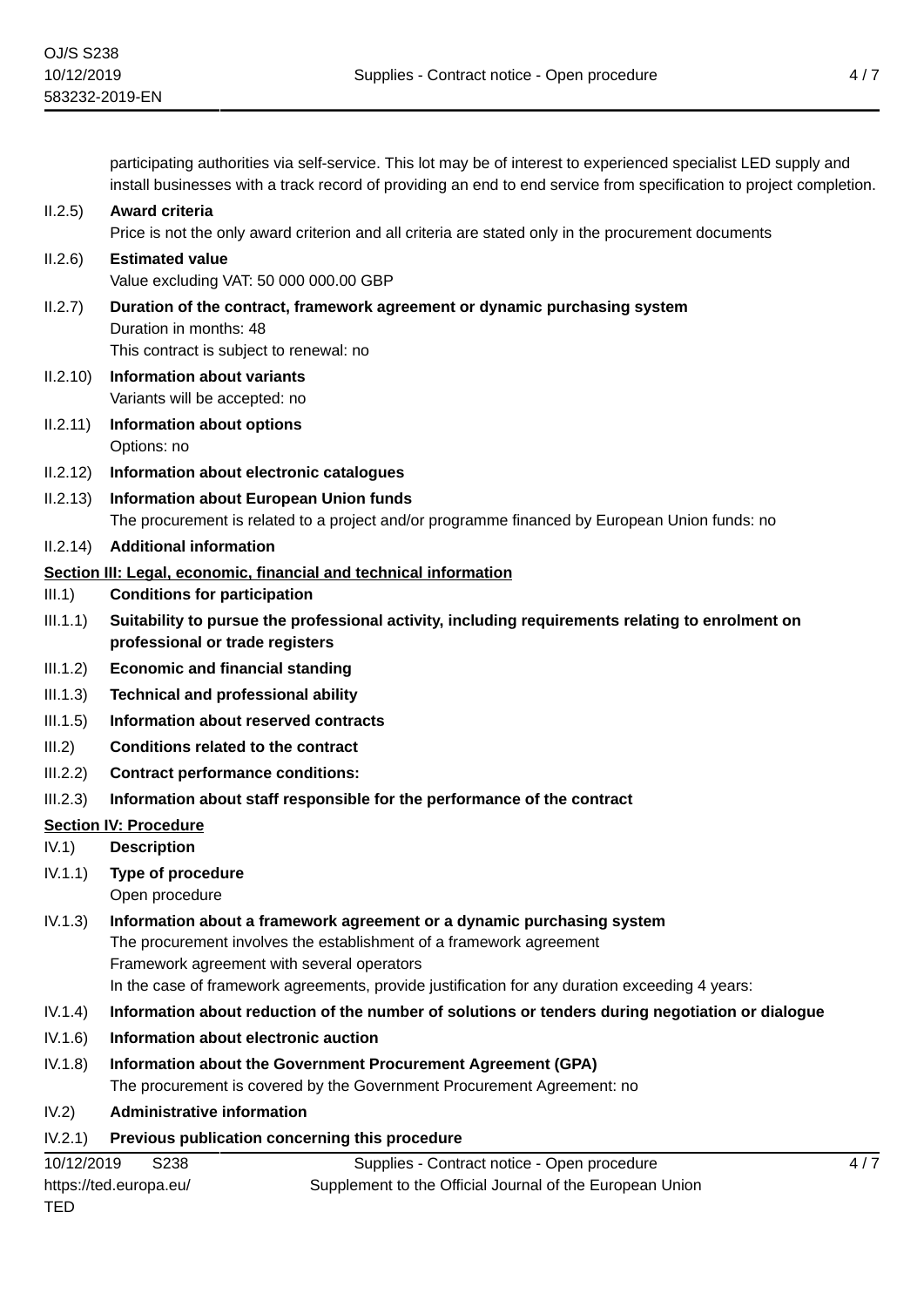| IV.2.2) | Time limit for receipt of tenders or requests to participate                                                                                |  |  |  |
|---------|---------------------------------------------------------------------------------------------------------------------------------------------|--|--|--|
|         | Date: 21/01/2020                                                                                                                            |  |  |  |
|         | Local time: 14:00                                                                                                                           |  |  |  |
| IV.2.3) | Estimated date of dispatch of invitations to tender or to participate to selected candidates                                                |  |  |  |
| IV.2.4) | Languages in which tenders or requests to participate may be submitted:<br>English                                                          |  |  |  |
| IV.2.6) | Minimum time frame during which the tenderer must maintain the tender<br>Duration in months: 4 (from the date stated for receipt of tender) |  |  |  |
| IV.2.7) | <b>Conditions for opening of tenders</b><br>Date: 21/01/2020<br>Local time: 14:15                                                           |  |  |  |
|         |                                                                                                                                             |  |  |  |
| VI.1)   | <b>Section VI: Complementary information</b><br><b>Information about recurrence</b>                                                         |  |  |  |
|         | This is a recurrent procurement: no                                                                                                         |  |  |  |
| VI.2)   | Information about electronic workflows                                                                                                      |  |  |  |
| VI.3)   | <b>Additional information:</b>                                                                                                              |  |  |  |
|         | The following public bodies may access the Agreement with agreement of the contracting authority.                                           |  |  |  |
|         | https://www.registers.service.gov.uk/registers                                                                                              |  |  |  |
|         | https://www.local.gov.uk/topics                                                                                                             |  |  |  |
|         | http://www.direct.gov.uk/en/DI1/Directories/Localcouncils/index.htm                                                                         |  |  |  |
|         | http://www.nidirect.gov.uk/local-councils-in-northern-ireland                                                                               |  |  |  |
|         | http://www.cosla.gov.uk/scottish-local-government                                                                                           |  |  |  |
|         | http://wales.gov.uk/topics/localgovernment/?skip=1andlang=en                                                                                |  |  |  |
|         | https://www.gov.im/categories/home-and-neighbourhood/local-authorities/local-authority-contacts/                                            |  |  |  |
|         | https://www.gov.je/Government/Departments/Pages/default.aspx                                                                                |  |  |  |
|         | https://www.gov.gg/article/152949/Government-Departments<br>https://www.btp.police.uk/                                                      |  |  |  |
|         | http://www.mod.police.uk                                                                                                                    |  |  |  |
|         | http://www.npas.police.uk/                                                                                                                  |  |  |  |
|         | http://www.police.uk/forces.htm                                                                                                             |  |  |  |
|         | https://www.gov.uk/government/organisations/civil-nuclear-constabulary                                                                      |  |  |  |
|         | https://www.police.uk/northern-ireland/                                                                                                     |  |  |  |
|         | http://www.scotland.police.uk/                                                                                                              |  |  |  |
|         | https://www.gov.uk/government/organisations/civil-nuclear-constabulary                                                                      |  |  |  |
|         | https://www.police.uk/dyfed-powys/                                                                                                          |  |  |  |
|         | https://www.police.uk/gwent/                                                                                                                |  |  |  |
|         | https://www.police.uk/north-wales/                                                                                                          |  |  |  |
|         | https://www.police.uk/south-wales/                                                                                                          |  |  |  |
|         | https://www.gov.uk/government/organisations/civil-nuclear-constabulary                                                                      |  |  |  |
|         | https://www.iompolice.im/<br>https://jersey.police.uk/                                                                                      |  |  |  |
|         | http://www.guernsey.police.uk/                                                                                                              |  |  |  |
|         | http://www.fireservice.co.uk/information/ukfrs/                                                                                             |  |  |  |
|         | https://www.ukfirestations.co.uk/brigades                                                                                                   |  |  |  |
|         |                                                                                                                                             |  |  |  |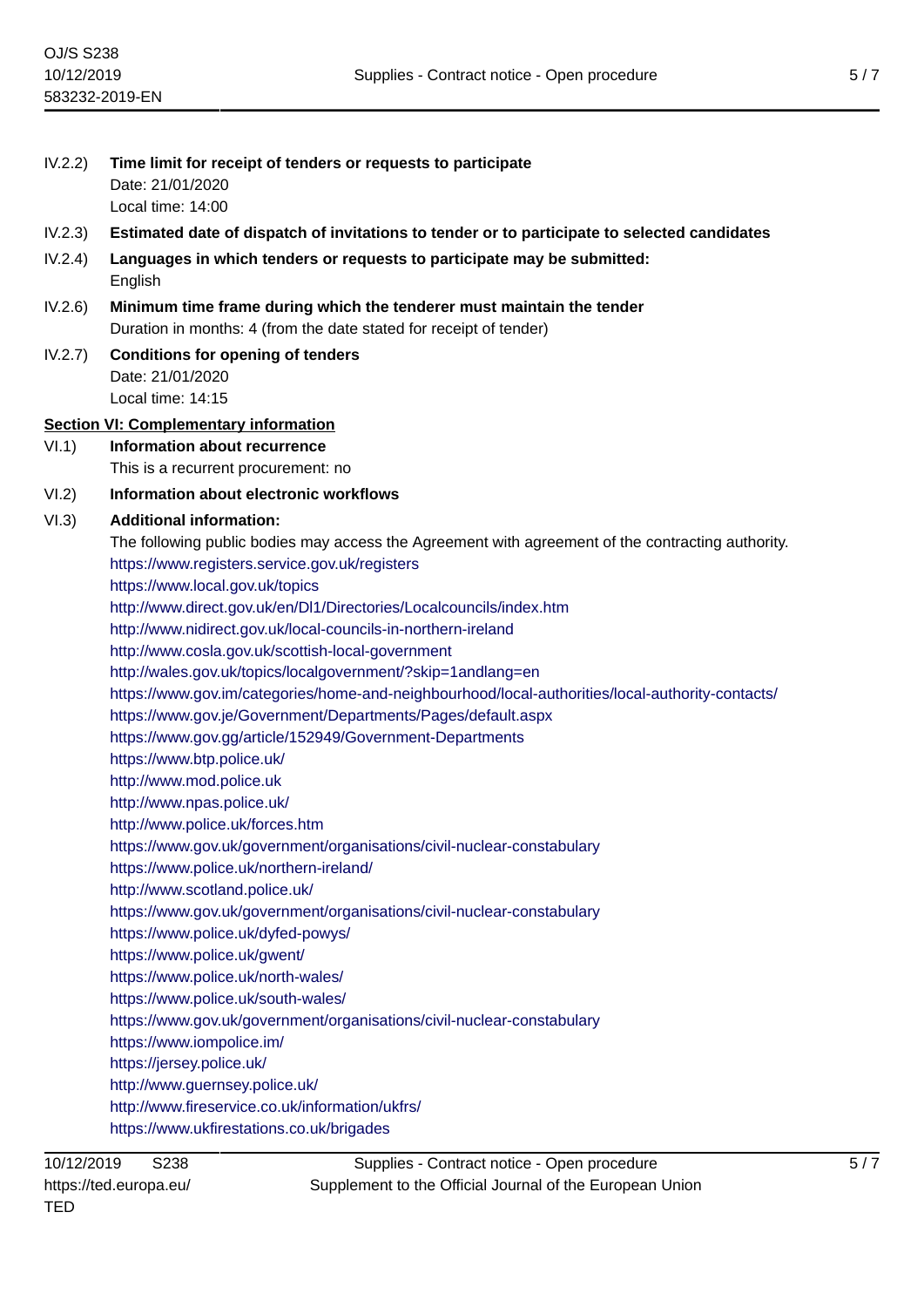<https://www.gov.je/Government/Departments/HomeAffairs/Pages/default.aspx>

<https://www.gov.uk/government/organisations/maritime-and-coastguard-agency/about/access-and-opening>

<https://www.gov.im/coastguard>

<http://www.ports.je/JerseyCoastguard/Pages/default.aspx>

<http://www.harbours.gg/guernsey-coastguard-rnli>

<https://www.nhs.uk/servicedirectories/pages/nhstrustlisting.aspx>

<http://www.emas.nhs.uk>

<http://www.eastamb.nhs.uk>

<http://www.londonambulance.nhs.uk>

<http://www.neas.nhs.uk>

<http://www.nwas.nhs.uk>

<http://www.southcentralambulance.nhs.uk>

<http://www.secamb.nhs.uk>

<http://www.swast.nhs.uk>

<http://www.wmas.nhs.uk>

<http://www.yas.nhs.uk>

<http://www.hscni.net/index.php?link=trusts>

<http://www.niamb.co.uk/>

<http://www.show.scot.nhs.uk/organisations/index.aspx>

<http://www.scottishambulance.com/AboutUs/HowWeOrganised.aspx>

<http://www.wales.nhs.uk/nhswalesaboutus/structure>

<https://www.ambulance.wales.nhs.uk/>

<https://www.gov.im/about-the-government/departments/health-and-social-care/>

<https://www.gov.im/categories/health-and-wellbeing/isle-of-man-ambulance-service/>

<https://www.gov.je/Government/Departments/HealthSocialServices/Pages/index.aspx>

<https://www.gov.gg/article/119652/Health-Social-Care--Wellbeing>

<https://www.gov.je/pages/contacts.aspx?contactid=87>

<https://stjohn.gg/>

<http://www.direct.gov.uk/en/Dl1/Directories/A-ZOfCentralGovernment/index.htm>

<https://www.gov.uk/government/publications/current-registered-providers-of-social-housing>

<http://directory.scottishhousingregulator.gov.uk/pages/default.aspx>

<https://www.nidirect.gov.uk/contacts/housing-associations>

<http://gov.wales/topics/housing-and-regeneration/publications/registered-social-landlords-in-wales/?lang=en> [https://www.gov.im/categories/home-and-neighbourhood/affordable-housing/public-sector-housing/housing](https://www.gov.im/categories/home-and-neighbourhood/affordable-housing/public-sector-housing/housing-authority-contacts/)[authority-contacts/](https://www.gov.im/categories/home-and-neighbourhood/affordable-housing/public-sector-housing/housing-authority-contacts/)

<https://www.gov.je/Home/RentingBuying/OtherRentalOptions/Pages/OtherHousing.aspx>

<http://www.gha.gg/>

<http://www.schoolswebdirectory.co.uk/index.php>

<http://www.ukschoolsdirectory.net/>

<https://get-information-schools.service.gov.uk/>

<www.hefce.ac.uk>

<http://www.universitiesuk.ac.uk/aboutus/members/Pages/default.aspx>

<https://www.gov.im/categories/education-training-and-careers/schools-and-colleges/>

<https://www.gov.je/Education/Schools/FindingSchool/Pages/default.aspx>

<https://www.gov.gg/article/163185/Education-Working--Retiring>